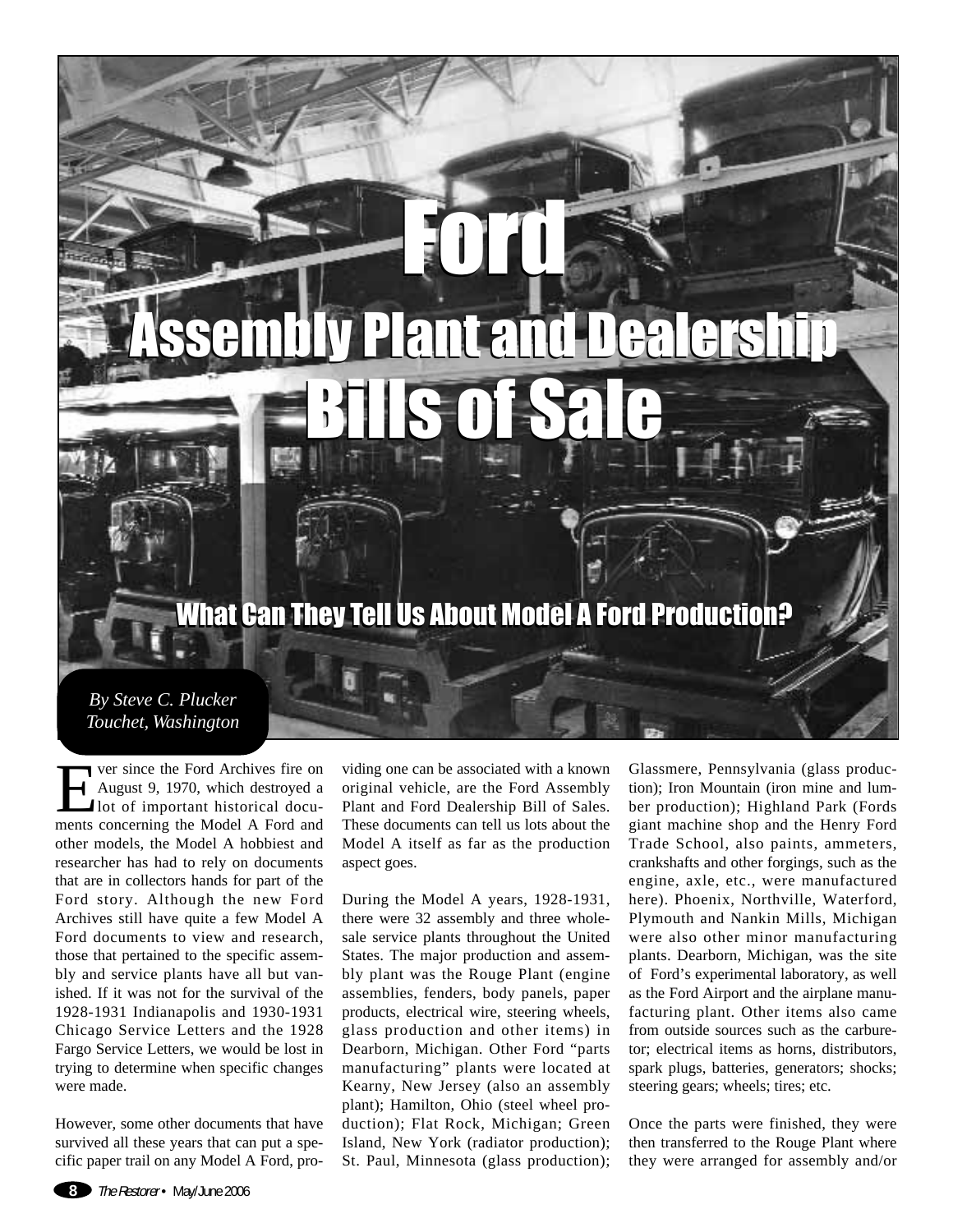for shipment to the other assembly plants throughout the United States, Canada and other foreign countries.

As the parts arrived at the Rouge Plant, they were taken to their specific assembly stations and were sent down a series of conveyors. The conveyor system was developed by the Ford Motor Company which saved the company time, money and energy and enabled the men to stand still at their work. The conveyor system was carefully timed and synchronized to ensure an even output and govern the rate of production. Consecutive operations were placed adjacent to one another. The machines being placed in sequence made it possible for each succeeding operation to be passed on to the next with a minimum of handling and delay. All items were inspected for workmanship and quality and were tested at every stage of its manufacture.

All the body parts were formed at the Pressed Steel Building with the wood parts coming from the Iron Mountain plant. While the Rouge Plant also assembled complete bodies for assembly, which were to be distributed in the nearby territory, other body parts were shipped in three sections. The rear, the two sides and the front comprised the "knocked-down," unpainted body. Ford's major principle of manufacturing was two fold. Manufacture near the source of supply and assemble near the point of distribution, which was one of the main reasons for shipping "knockeddown" bodies. By shipping "knockeddown," it was possible to get 77 Tudor Sedan bodies or 130 Phaeton bodies in one freight car. A major savings!

As other parts were completed for assembly at the Rouge Plant and/or for shipment to other assembly plants, they were then sent to their pre-final assembly stations. Here they were stacked and waited for the freight cars to be loaded with the parts to be shipped throughout the United States.

Of all the known items to be manufactured at the Rouge Plant, the completed engine is the only known component that was officially numbered and recorded on the day of the stamping. However, the mid-1928 to late-1929 Cowl and Tank Assembly, A-9002, also carries a stamping on the lower left hand corner. This stamping appears both upsidedown or rightside-

٠J٠  $4 - 36 - 36$ 93.10 3295394  $3304$ 3304704 33 I 40 I 5 2-19架  $1 + 0/6$ *323330* 3323331  $32647$ 3382648  $9303$  $334/962$ 解散 1936 336/254  $336057$ **温料9-1835**  $3,36.98$ 93 oS 3379.121 92.40 MAY 131930 3388386 9265  $12.15$  $9265$ 1397651 翻新 17 1936  $3406921$ 9270 <u>nav 15 1934</u>  $3406922$  $-3416184$  $331 < 184$ 

Individual page from the Daily Engine Log at the Rouge Plant. The first column lists the first engine number stamped, followed by the last engine number, and the total for the day. This log confirms that engine A3308654 was produced on May 1, 1930. Copies of Daily Engine Log are available from the Benson Ford Research Center.

up and is thought that this date represents the "date of manufacture" or assembly of the body. However in another independent study there appears to be three different possibilities in viewing original assembled cars and their given original engine numbers and firewall dates: 1) The date on the tank represents "before" the engine stamping date; 2) The date on the tank represents the "same day" as the engine stamping date; 3) The date on the tank represents "after" the engine stamping date.The question is, was this stamp put on the tank at the time of manufacture of the tank itself or was it put on the tank just before the assembly of the body?

The engines were all completed assemblies before shipment to their final assembly plants. It took about 10 hours for blocks to be cast into cylinder blocks to the finished, assembled and inspected engine. After the engine was assembled and tested, or after the "break-in" process, a serial number was stamped on each engine. These numbers were then recorded on a daily basis and transferred to the "Daily Engine Production Log" as seen above. These numbers were as such: a star followed by an A (for cars and light vehicles) or AA (for trucks) followed by the numbers ranging from 1 through 4,849,340 (1927-1931 production only) followed by another star. Such as  $\mathbf{\hat{\upalpha}}$ A192831 $\mathbf{\hat{\upalpha}}$  or  $\mathbf{\hat{\upalpha}}$ AA192832 $\mathbf{\hat{\upalpha}}$ . In late January or early February of 1931 the numbers 1, 6 and 9 were changed according to the February, 1931 Ford Service Bulletin. This was "to lessen any possibility of outside individuals attempting to change engine numbers." These engine serial numbers were also stamped on the top, left rail of the frame, opposite the clutch pedal at the time of engine drop into the frame. Once the engine was inspected, it was moved to the pre-final assembly sta-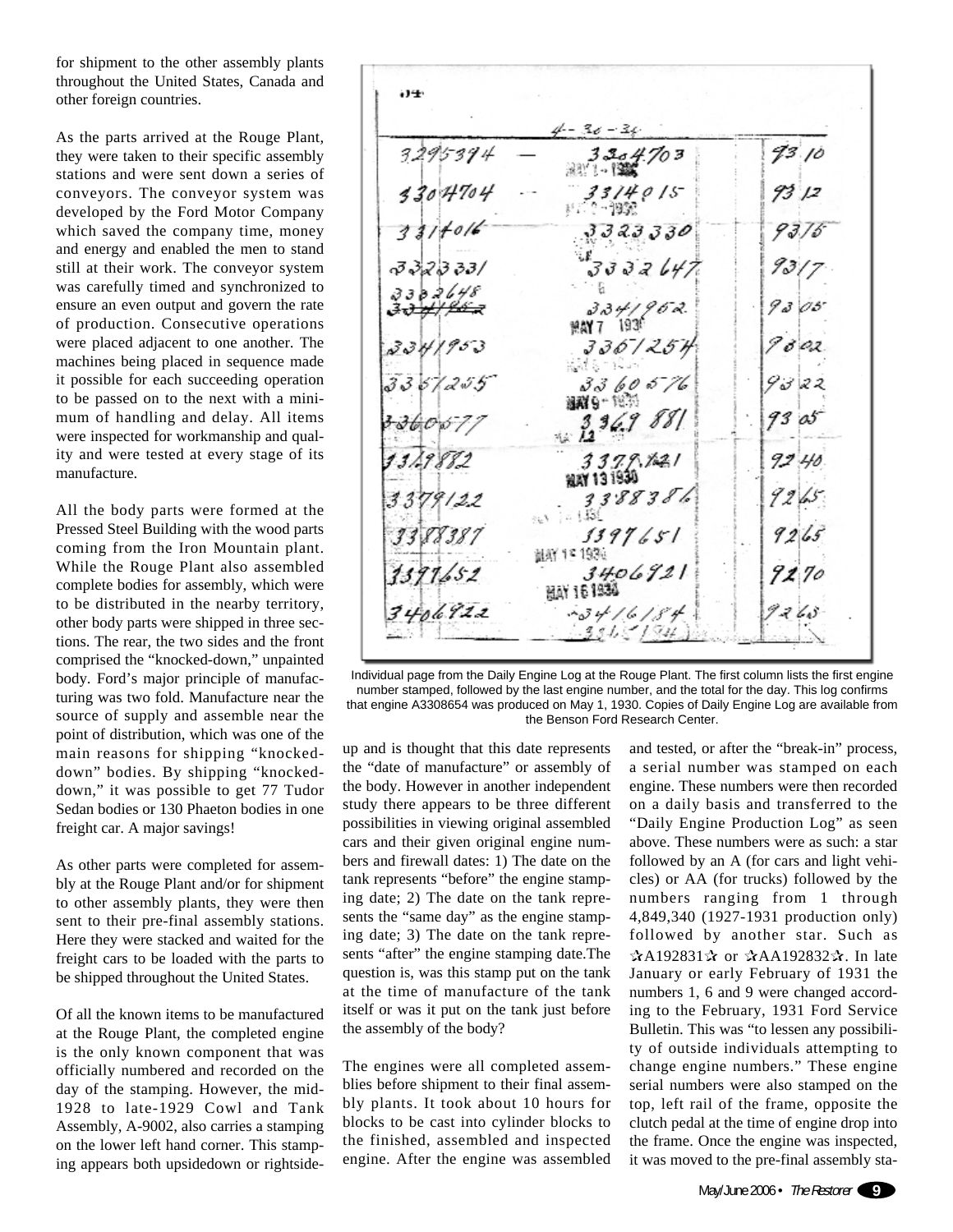

tion or the engine storage room for shipment to an assembly plant. If the engine did not meet Ford's standards or if there was a problem with it, the engine was then put aside and repaired then sent on its way. If it could not be fixed, it was destroyed. Example of hand-written Dealer Bill of Sale.

Once the orders were placed from the various assembly plants (or maybe Ford designated what went where) and the freight cars were loaded with parts, the train was on its way. As stated above, the Rouge Plant was the major manufacturing plant for all the Ford parts with the exception of some outside plants to take care of some other parts. The Rouge Plant was also an assembly plant that assembled both cars and trucks. But there were also other assembly plants located at strategic trade centers throughout the United States.

These plants were indicated by their known, equated assembly plant letter codes: (A or AA) Atlanta, Georgia; (BO) Buffalo, New York; (CE) Charlotte, North Carolina; (CR) Chester, Pennsylvania; (CHI) Chicago, Illinois; (CI) Cincinnati, Ohio; (CL or CLE) Cleveland, Ohio; (G) Columbus, Ohio; (DS) Dallas, Texas; (DR) Denver, Colorado; (DM) Des Moines, Iowa; (F) Dearborn (The Rouge), Michigan (FD noted on an early 1928 Tudor); (E) Edgewater, New Jersey; (H)

Houston, Texas; (I) Indianapolis, Indiana; (JE) Jacksonville, Florida; (KC?) Kansas City, Missouri; (KY) Kearny, New Jersey; (LA) Long Beach, California; (LA) Los Angeles, California (the month and year appear as part of the number); (LE) Louisville, Kentucky (the month and year appear as part of the number); (MEM) Memphis, Tennessee (sometimes has an AX preceding the number); (?) Milwaukee, Wisconsin; (NO) New Orleans, Louisiana (the number "2" precedes the NO); (NK) Norfolk, Virginia; (OC) Oklahoma City, Oklahoma; (?) Omaha, Nebraska (possibly used AU); (?) Pittsburgh, Pennsylvania; (PO) Portland, Oregon; (R) Richmond, California; (SFA or SFAA) San Francisco, California; (AS) Seattle, Washington; (S, SAX or SAXC) Somerville, Massachusetts; (STL) St. Louis, Missouri (has AX preceding the STL); and (TC) Twin City, St. Paul. Minnesota. The three wholesale service plants were in Washington, D. C., Fargo, North Dakota, and Salt Lake City, Utah. These three plants did not assemble any cars or trucks. However they may have been a drop off locations of assembled cars and trucks which were to be transported to their closest dealerships.

Following the assembly plant letter codes were numbers. These numbers were stamped at the time of assembly of the body at their respective assembly plant. All letters and numbers were stamped into the front cross member of the body itself, a few into the body side rails on the floor board level, or into the wooden cross member on certain body styles as Cabriolets and Fordors. Such as SFA192831. They can be located anywhere on the body's floor cross sill front assembly and can be oriented to read from driver to passenger side, from passenger to driver side, or from back to front. However in some cases they are not there at all! The numbers represented the number of bodies that had been assembled at each assembly plant at a certain point in time. Dave Sturges, of Glenwood, Maryland, has been researching this aspect of the body assembly plant codes and numbers and has been trying to identify the Model A Ford Assembly Plant Letter Codes used. He needs your help. For more information on this, see *The Restorer* – September/October, 1997 and May/June, 2001. He may be contacted at: Dave Sturges, 14505 MacClintock Drive,

Glenwood, MD 21738-9626; Phone: (410) 442-2724; Email: dasturge@comcast.net. For study: see www.mafca.com.

According to Ed Francis and George DeAngelis, in their article of the March/April, 1977 issue of *Model A News* titled "Establishing Model A Production Dates," the assembly plants were divided into three categories:

1. "Major": which produced bodies for its own line, but also produced bodies for other assembly plants. The following is a known "major" assembly plant: Rouge Plant.

2. "Standard": which assembled bodies from partly assembled kits supplied by the "major" assembly plants or vendor body companies such as Budd, Murray and Briggs. They did not have stamping machinery. The following is a known "standard" assembly plant: Louisville.

3. "Minor": which had limited facilities and they received completely built-up bodies from the "major" assembly plants or from vendor body companies. The following are known "minor" assembly plants: Cleveland, Jacksonville and Portland.

Trying to figure out just how long it took a particular freight train to go from the Rouge Plant to the various assembly plants was a feat in itself.

Mr. Hilding Larson, Union Pacific historian, related that it took about 10 days to go from the Rouge Plant to Ford's assembly plant in Seattle, Washington, closer ones were not as long. Neil Besougloff, Editor of *Classic Toy Trains* and fellow Model A'er, indicated several factors that affected train times in the '20's and '30's. The first was geography: (the distance from the Rouge Plant to the various assembly plants); the second factor was the way the railroads were laid out: (there were about two dozen major railroad lines during this time period thus using the same line to go from one place to another would be quicker than changing from one line to another); the third factor was the amount of transfers the boxcar or boxcars were put through on their destination: (just how many rail lines the freight cars had to go through to reach its final destination, lengthened the time of arrival to the assembly plant); and a possible fourth factor may have been Ford himself (did Ford have any influence with the railroads to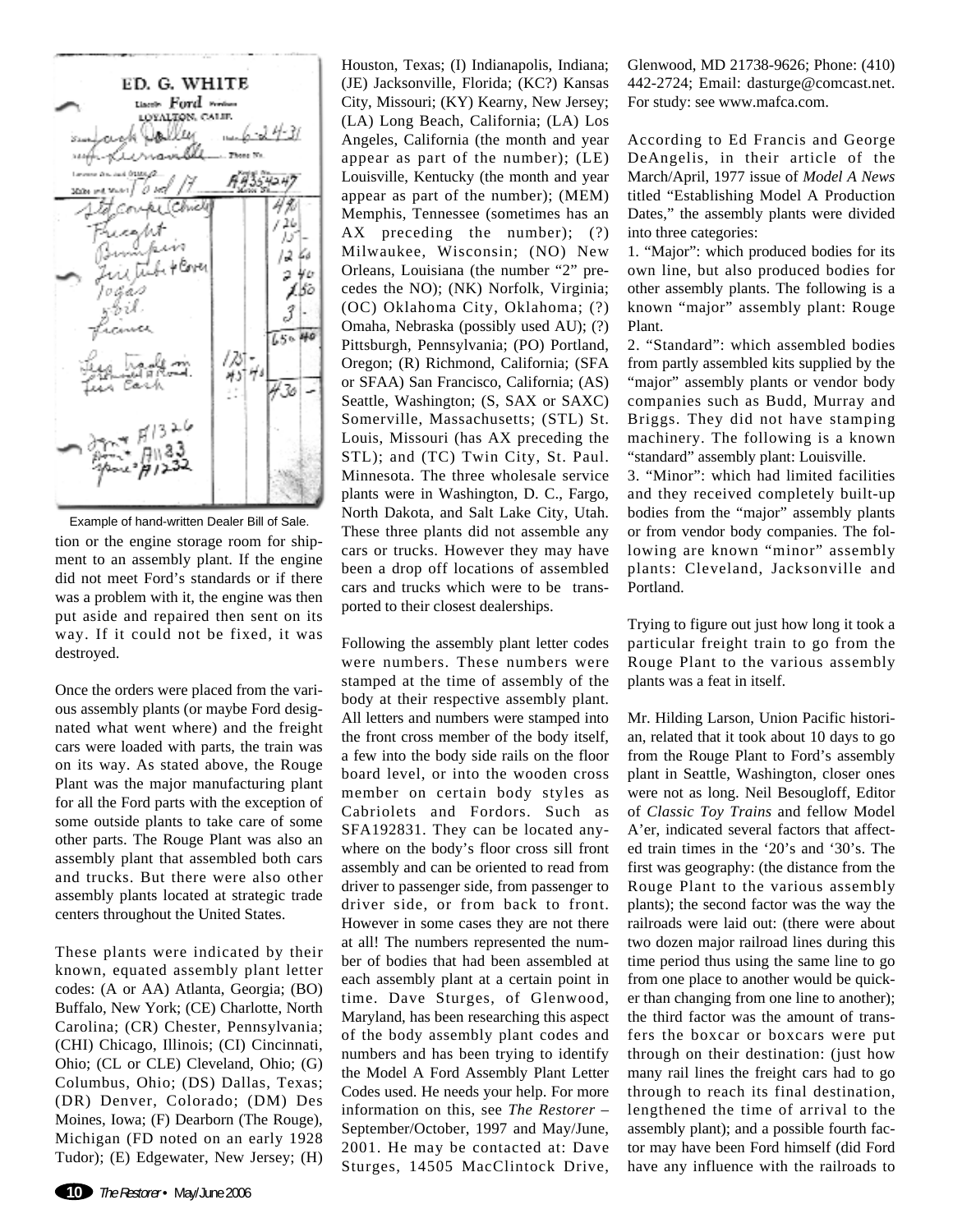get his rail cars to their final destination quicker than other companies?).

There were nine assembly plants within a 379 mile radius of the Rouge Plant:

| 373 mmg Tadius of the Kouge I fam. |           |
|------------------------------------|-----------|
| 1. Cleveland, Ohio (CL/CLE)        | 174 miles |
| 2. Columbus, Ohio (G)              | 206 miles |
| 3. Cincinnati, Ohio (CI)           | 272 miles |
| 4. Chicago, Illinois (CHI)         | 286 miles |
| 5. Pittsburgh, Pennsylvania (?)    | 291 miles |
| 6. Indianapolis, Indiana (I)       | 298 miles |
| 7. Buffalo, New York (BO)          | 365 miles |
| 8. Louisville, Kentucky (LE)       | 375 miles |
| 9. Milwaukee, Wisconsin (?)        | 379 miles |
|                                    |           |

There were 13 assembly plants within a 540 to 793 mile radius of the Rouge Plant:

| $\sim$ 10 to 195 mme rudius or the rouge 1 mm. |           |
|------------------------------------------------|-----------|
| 1. Chester, Pennsylvania (CR)                  | 540 miles |
| 2. Edgewater, New Jersey (E)                   | 540 miles |
| 3. Kearney, New Jersey (KY)                    | 540 miles |
| 4. St. Louis, Missouri (STL)                   | 547 miles |
| 5. Des Moines, Iowa (DM)                       | 597 miles |
| 6. Charlotte, North Carolina (CE)              | 670 miles |
| 7. Twin City, St. Paul, Minn. (TC)             | 696 miles |
| 8. Norfolk, Virginia (NK)                      | 721 miles |
| 9. Somerville, Massachusetts (S)               | 730 miles |
| 10. Atlanta, Georgia (A/AA)                    | 732 miles |
| 11. Omaha, Nebraska (?)                        | 734 miles |
| 12. Memphis, Tennessee (MEM)                   | 757 miles |
| 13. Kansas City, Missouri (KC?)                | 793 miles |
|                                                |           |

There were three assembly plants within a 1,041 to 1,077 mile radius of the Rouge Plant:

| 1. Oklahoma City, Oklahoma (OC) | $1.041$ miles |
|---------------------------------|---------------|
| 2. Jacksonville. Florida (JE)   | $1.048$ miles |
| 3. New Orleans, Louisiana (NO)  | $1.077$ miles |

There were three assembly plants within a 1,211 to 1,324 mile radius of the Rouge Plant:

| 1. Dallas, Texas (DS)    | $1.211$ miles |
|--------------------------|---------------|
| 2. Denver, Colorado (DR) | $1.274$ miles |
| 3. Houston, Texas (H)    | $1.324$ miles |

There were five assembly plants within a 2,297 to 2,411 mile radius of the Rouge Plant:

| 1. Los Angles/Long Beach, Cal. (LA) | $2,297$ miles |
|-------------------------------------|---------------|
| 2. Seattle, Washington (AS)         | $2.359$ miles |
| 3. Portland, Oregon (PO)            | $2,390$ miles |
| 4. Richmond, California (R)         | $2.401$ miles |
| 5. San Francisco, Ca. (SFA/SFAA)    | $2.411$ miles |

There were also three service centers:

2. Fargo, North Dakota

3. Salt Lake City, Utah

These service centers did not assemble any vehicles that is known. More information is needed here.

Once the freight train arrived at the designated assembly plant (or as in the case of the assembly plants on the West Coast which the parts may have been brought in by ocean steamer), they were unloaded and the parts were put in their right spot in the assembly process or they remained in



This typed Dealer Bill of Sale, while more professional looking, does not list the key numbers.

the boxcars until needed. The assembly called for chassis assembly, body assembly, and all the paint, trim and upholstery work. Some of the plants manufactured cushions, springs and closed bodies. The branches all operated under pretty much the same system, using the same standard of tools for building cars and trucks.

Once the car or truck left the assembly line, they were shipped out to one of the various Ford dealerships throughout the assembly plant's territory for sale to the public. Some dealers sent drivers to the assembly plants to drive cars back to their dealership for sale, these were referred to as "drive outs;" some were shipped by railway cars; some by transport trucks, such as the Model AA Ford Taylor Trucka-Ways; and some were transported by boat. In some cases, the public were permitted to drive their car off the assembly line.

Just how long did it take for parts to go from the Rouge Plant to the various assembly plants and out the door to the public? What engines went where? How long did they sit around before being installed into a chassis? Those were questions I wanted to answer, but in essence can only speculate because the shipping records of the various parts are not to be found, even at the archives. This is why we have the "Early" (January, February, March and April); "Mid" (May, June, July and August); and "Late" (September, October, November and December) Definition of Dates in the MAFCA/MARC Judging Standards along with the fact that "in view of the lag time between drawing preparation and actual incorporation into production, and Ford's policy of often using the entire stock of superseded parts, whenever a month is stated for the commencement of a configuration, the earlier configuration will also be acceptable for two months thereafter."

| <b>YEAR</b> | <b>DEARBORN</b> | <b>BUFFALO</b><br>365 miles | <b>ST. LOUIS</b><br>547 miles | <b>SOMERVILLE</b><br>730 miles | <b>SAN FRAN</b><br>2,411 miles |
|-------------|-----------------|-----------------------------|-------------------------------|--------------------------------|--------------------------------|
| 1928        |                 | $10 - 16$                   |                               | $7 - 15$                       |                                |
| 1929        |                 | $6 - 7$                     |                               | $6 - 15$                       | $12 - 22$                      |
| 1930        | $1 - 10$        | $3 - 10$                    | $6 - 21$                      | $6 - 15$                       | 34                             |
| 1931        |                 | 8                           | $11 - 15$                     | 45-65                          | 37-43                          |

This chart indicates the number of days it took to assemble a car or truck from engine stamping to the time it left the assembly plant according to the assembly plant Bill of Sales.

<sup>1.</sup> Washington, D. C.